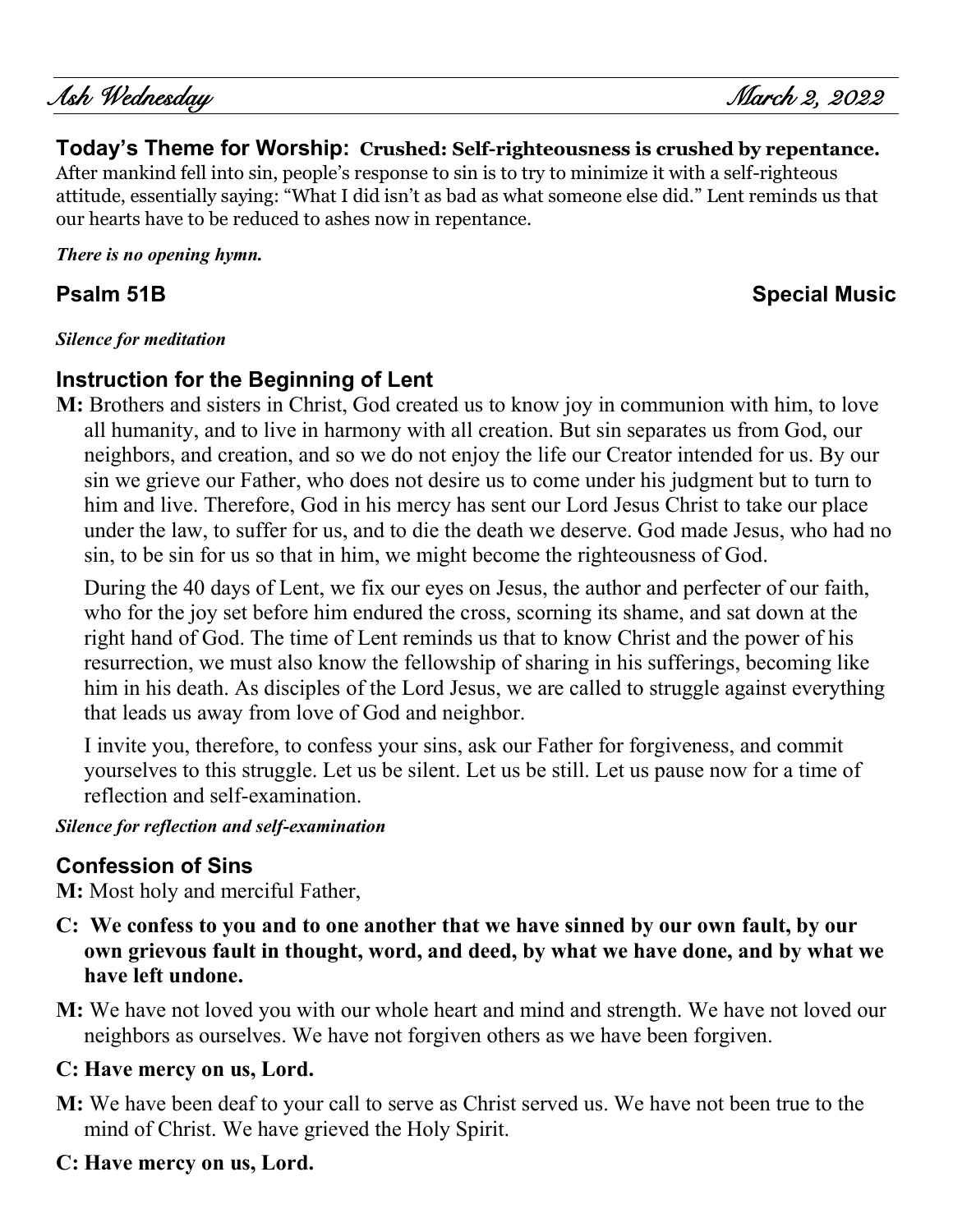**M:** We confess to you, Lord, all our past unfaithfulness. The pride, hypocrisy, and impatience in our lives

#### **C: We confess to you, O Lord.**

**M:** Our self-indulgent appetites and ways, our manipulation of other people

#### **C: We confess to you, O Lord.**

**M:** Our anger when our selfish aims are denied and our envy of those more fortunate than ourselves

#### **C: We confess to you, O Lord.**

**M:** Our love of worldly goods and comforts and our dishonesty in daily life and work

#### **C: We confess to you, O Lord.**

**M:** Our negligence in worship and prayer and our failure to show the faith that is in us

#### **C: We confess to you, O Lord.**

**M:** Forgive us, Lord, for the wrongs we have done. For our blindness to human need and suffering and our indifference to injustice and cruelty,

#### **C: Forgive us, O Lord.**

**M:** For all false judgments, for uncharitable thoughts toward others, and for our prejudice and contempt for those who differ from us,

#### **C: Forgive us, O Lord.**

**M:** For what we think or say or do that is at variance with your will,

#### **C: Forgive us, O Lord.**

**M:** Restore us, good Lord, and let your anger depart from us.

#### **C: Hear us, Lord, for your mercy is great.**

## **Imposition of Ashes**

*The minister applies ashes to the forehead of each in the form of a small cross. After all who desire have received ashes, the minister says:* **M:** Accomplish in us, O God, the work of your salvation

#### **C: That we may show forth your glory in the world.**

**M:** By the cross and suffering of your Son, O Lord,

#### **C: Bring us with all your saints to the joy of his resurrection.**

## **Absolution**

**M:** Almighty God, the Father of our Lord Jesus Christ, does not desire the death of sinners but rather that they turn from their wickedness and live.

Therefore, I forgive you all your sins in the name of the Father and of the Son † and of the Holy Spirit.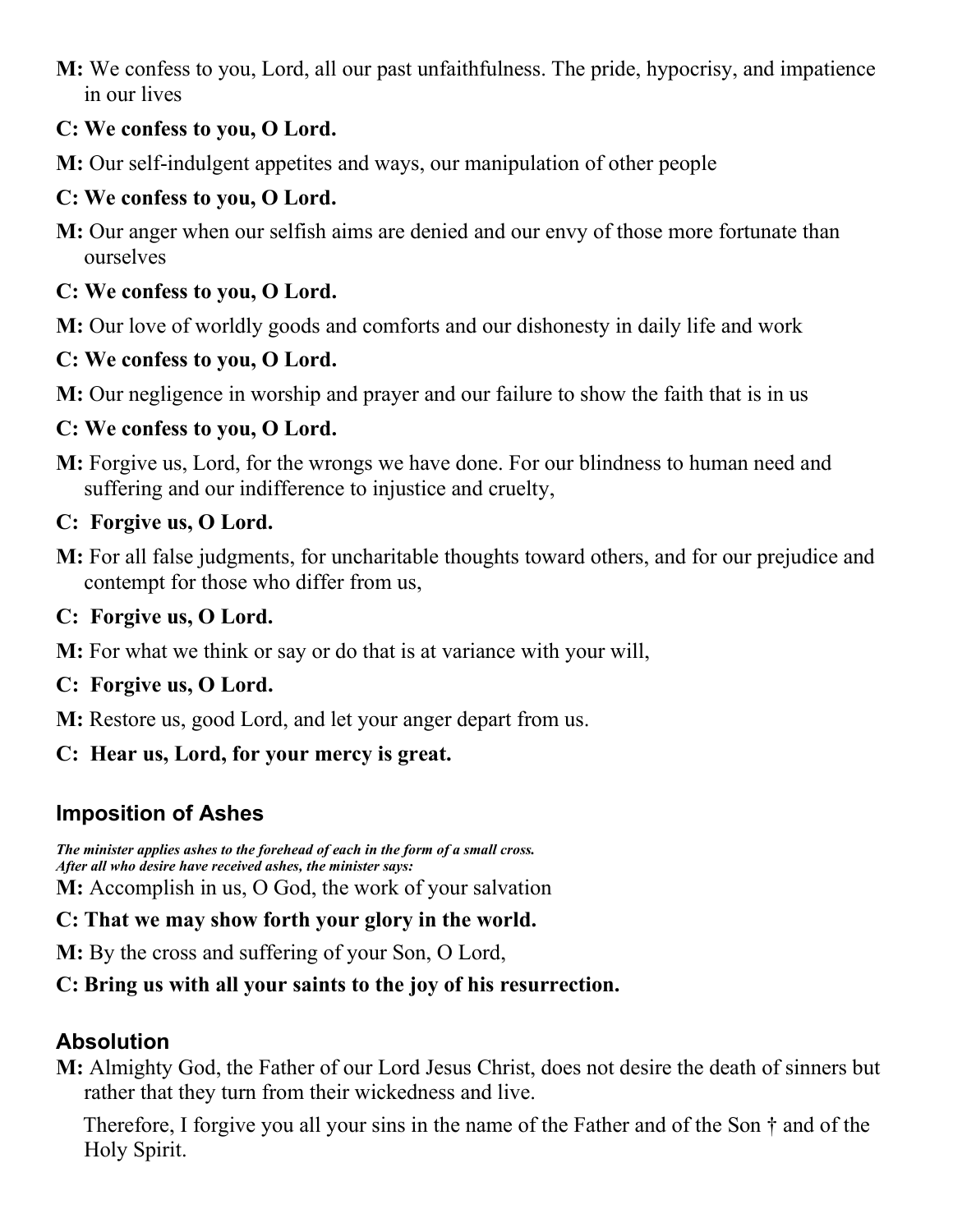During these days of Lent, let us implore God to give us renewal and his Holy Spirit. May we continue to abide in the true faith and at the last be received by him through the merits of Jesus Christ our Lord.

#### **C: Amen.**

## **Adult Choir Lenten Meditation**

## **First Reading 2 Samuel 12:1-13**

**12** So the LORD sent Nathan to David. He came and told him this:

There were two men in a city. One was rich and one poor. <sup>2</sup>The rich man had a large number of flocks and herds. <sup>3</sup>The poor man did not own anything except one little ewe lamb, which he had bought. He raised it so that it grew up together with him and his children. It ate from his food and drank from his cup. It slept in his arms. It was like a daughter to him. <sup>4</sup>When a traveler came to the rich man, the rich man was unwilling to take an animal from his flock or from his herd to prepare a meal for the traveler who had come to him. So he took the lamb from the poor man and prepared it for the man who had come to him.

<sup>5</sup>David's anger flared up against that man. He said to Nathan, "As the LORD lives, the man who has done this is as good as dead. <sup>6</sup>In place of that lamb, he will restore four lambs, because he did this and had no pity."

<sup>7</sup>Nathan told David, "You are the man. This is what the LORD, the God of Israel, says."

I anointed you king over Israel. I rescued you from the hand of Saul. <sup>8</sup>I gave the house of your master to you, and I gave the wives of your master into your embrace. I gave you the house of Israel and the house of Judah. If this was too little, I would have added even more. <sup>9</sup>Why have you despised the word of the LORD by doing evil in his eyes? You have struck down Uriah the Hittite with the sword. You have taken his wife as your own wife. You have killed him with the sword of the Ammonites. <sup>10</sup>So now the sword will not depart from your house forever, because you have despised me and have taken the wife of Uriah the Hittite to be your wife.

 $11$ This is what the LORD says. Look! I am raising up disaster against you from your own house. Right in front of your eyes I will take your wives and give them to your neighbor, and he will lie down with your wives in the sight of the sun.  $^{12}$ Because you acted in secret, I will do this in front of all Israel in broad daylight.

<sup>13</sup>David said to Nathan, "I have sinned against the LORD."

Nathan said to David, "The LORD himself has put away your sin. You will not die.

## **Second Lesson: 2 Corthinians 5:20b-6:22**

<sup>20</sup>Therefore, we are ambassadors for Christ, inasmuch as God is making an appeal through us. We urge you, on Christ's behalf: Be reconciled to God.  $^{21}$  God made him, who did not know sin, to become sin for us, so that we might become the righteousness of God in him.

 $6:1$  As fellow workers we also urge you not to receive God's grace in vain. <sup>2</sup> For he says: At a favorable time I listened to you, and in the day of salvation I helped you. Look, now is the favorable time! See, now is the day of salvation!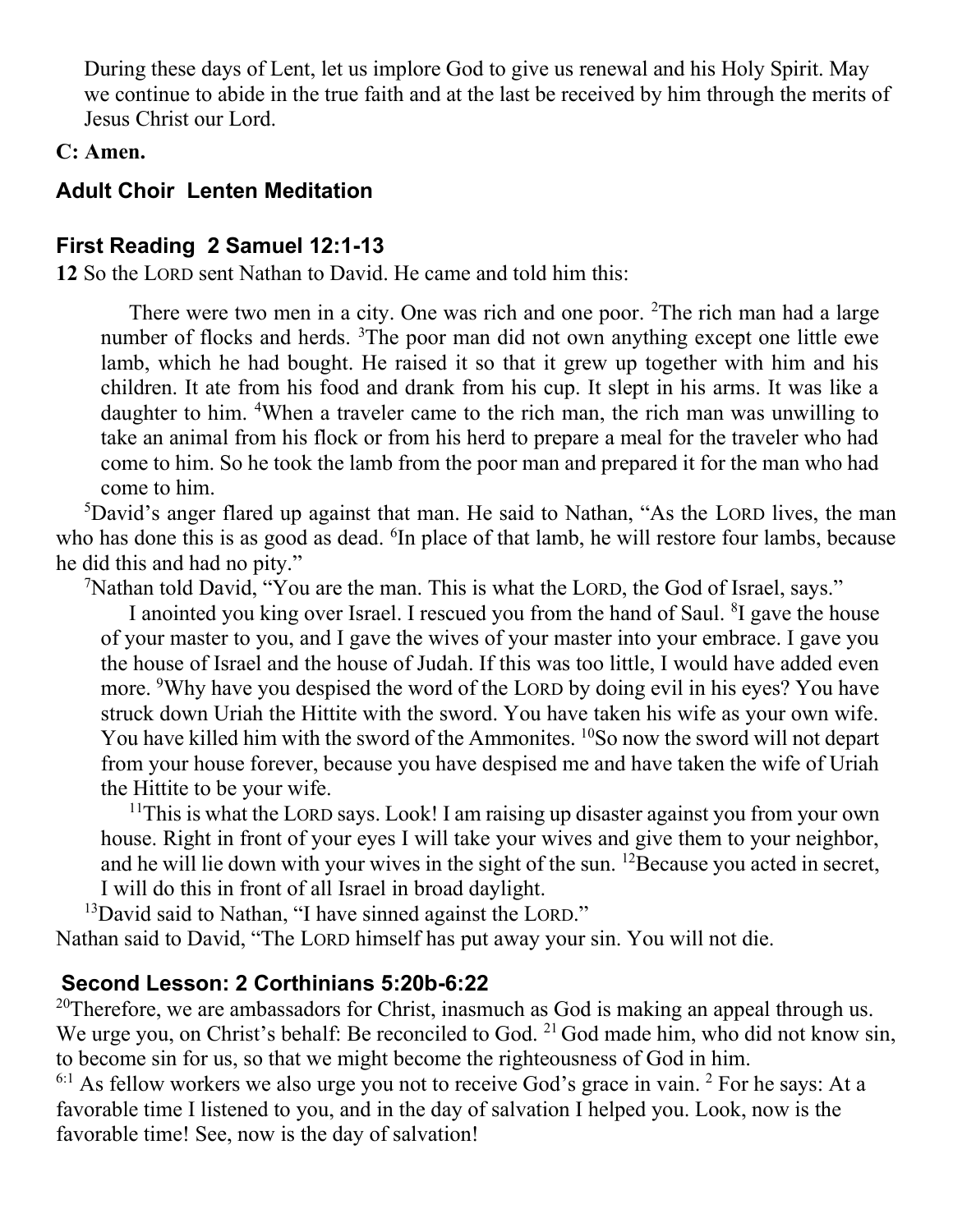## **Gospel Luke 18:9-14**

<sup>9</sup> Jesus told this parable to certain people who trusted in themselves (that they were righteous) and looked down on others: <sup>10"</sup>Two men went up to the temple courts to pray. One was a Pharisee, and the other was a tax collector. <sup>11</sup>The Pharisee stood and prayed about himself like this: 'God, I thank you that I am not like other people, robbers, evildoers, adulterers, or even like this tax collector. <sup>12</sup>I fast twice a week. I give a tenth of all my income.'

 $13$ "However the tax collector stood at a distance and would not even lift his eyes up to heaven, but was beating his chest and saying, 'God, be merciful to me, a sinner!'

 $14$ "I tell you, this man went home justified rather than the other, because everyone who exalts himself will be humbled, but the one who humbles himself will be exalted."

## **Hymn of the Day: 650 From Depths of Woe, Lord God, I Cry**

1. From depths of woe, Lord God, I cry; O hear my humble pleading! Listen in mercy to my sigh, my prayer for rescue heeding! Were you, O Lord, to fix your gaze on our rebellious, sinful ways, then who could stand before you?

2. What we have done on our best day is flawed from its beginning; only your grace can clear away the guilt of all our sinning. Before you pride must disappear; each soul must live in rev'rent fear, upon your grace relying.

3. Thus any merit of my own is void and unavailing; I trust in God and God alone, he is my hope unfailing. Since he is good, I soon will see the comfort he has promised me; I wait for its arrival.

4. If it delays into the night or waits until tomorrow, my heart will lean on God's great might, discarding doubt and sorrow. The Spirit of the Lord is near, providing strength to persevere; depend on God to help you!

5. Although our sin is great indeed, the grace of God is greater; no loss we suffer can exceed the help of our Creator. Our shepherd good and true is he, who will at last his people free from all their sin and sorrow.

## **Sermon: Matthew 26:18 I Will Observe the Passover**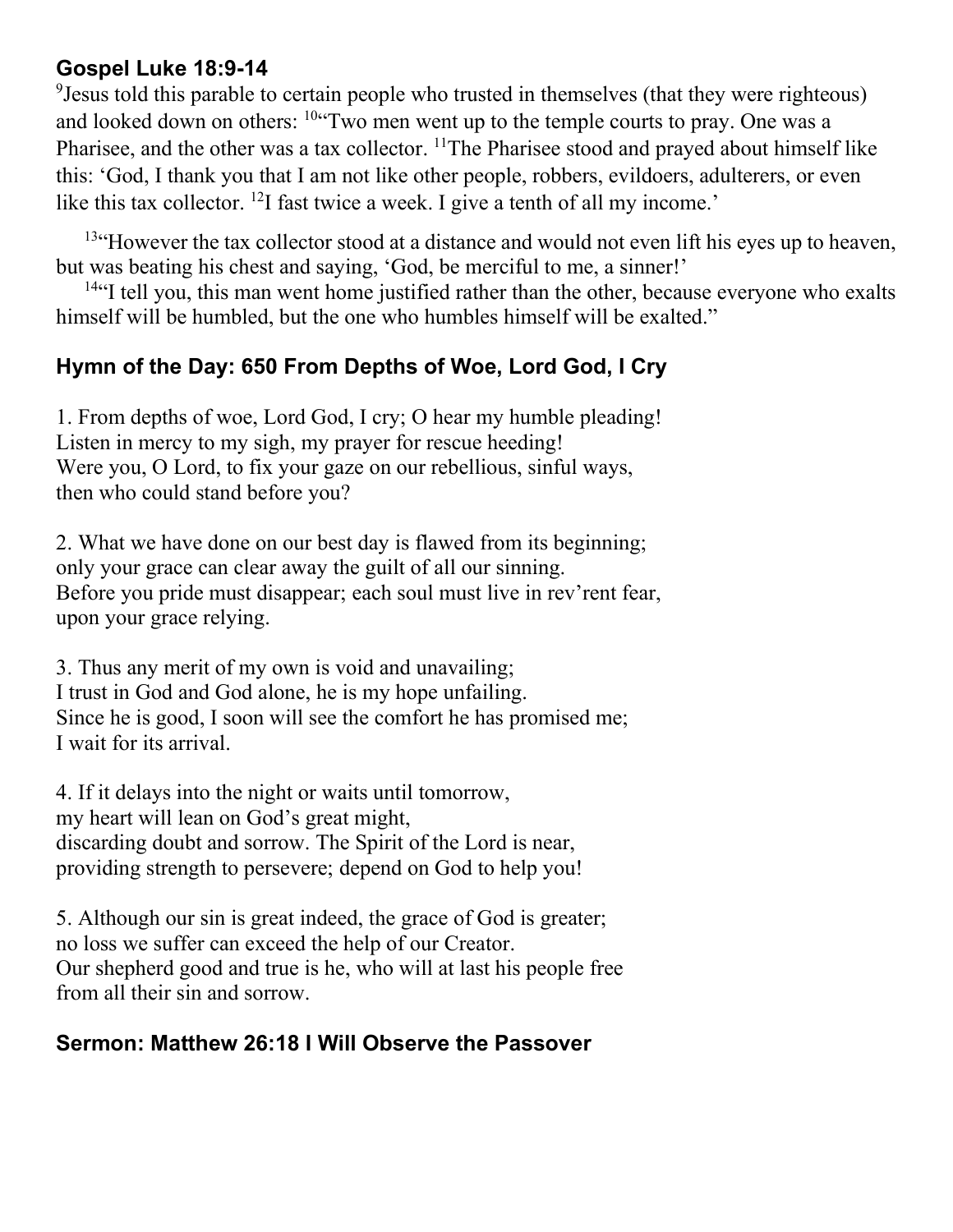#### **Nicene Creed**

We believe in one God, the Father, the Almighty, maker of heaven and earth, of all that is, seen and unseen.

We believe in one Lord, Jesus Christ, the only Son of God, eternally begotten of the Father, God from God, Light from Light, true God from true God, begotten, not made, of one being with the Father.

Through him all things were made. For us and for our salvation, he came down from heaven, was incarnate of the Holy Spirit and the virgin Mary, and became truly human. For our sake he was crucified under Pontius Pilate. He suffered death and was buried. On the third day he rose again in accordance with the Scriptures.

He ascended into heaven and is seated at the right hand of the Father. He will come again in glory to judge the living and the dead, and his kingdom will have no end.

We believe in the Holy Spirit, the Lord, the giver of life, who proceeds from the Father and the Son, who in unity with the Father and the Son is worshiped and glorified, who has spoken through the prophets. We believe in one holy Christian and apostolic Church. We acknowledge one baptism for the forgiveness of sins. We look for the resurrection of the dead and the life of the world to come. Amen.

## **Prayer of the Church**

## **Offering Prayer**

You can give your offerings from your smartphone with the new **Vanco Mobile** app, which can be downloaded for free at Google Play or the App Store. You can also give at [holytrinitylutheranwyoming.com](http://holytrinitylutheranwyoming.com/) by clicking the Offerings link at the top of the page. If you have any questions about any of these options, please contact Dave Vogel at [financialsecretary@holytrinity-wels.net](mailto:financialsecretary@holytrinity-wels.net) or 616-808-6320.



**The Sacrament** P: The Lord be with you. **C: And also with you.**

P: Lift up your hearts. **C: We lift them up to the Lord.**

P: Let us give thanks to the Lord our God. **C: It is right to give him thanks and praise.**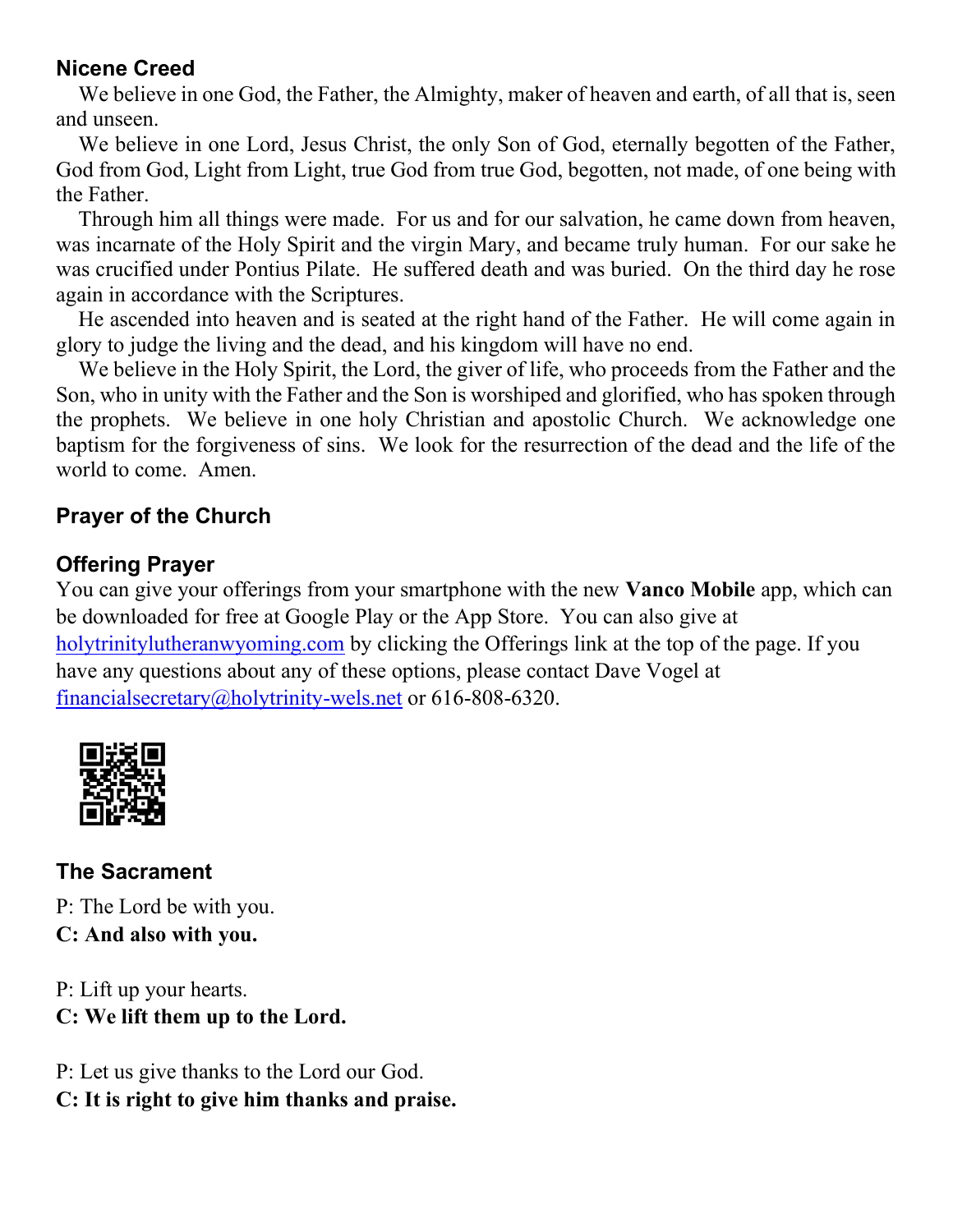P: It is truly good and right that we should at all times and in all places give you thanks, O Lord, holy Father, almighty and everlasting God, through Jesus Christ our Lord, who lived among us as a human being and revealed his glory as your only Son, full of grace and truth. Therefore, with all the saints on earth and hosts of heaven, we praise your holy name and join their glorious song:

# **Holy, Holy, Holy**

Holy, holy, holy Lord God of heavenly hosts: heav'n and earth are full of your glory. Hosanna, hosanna, hosanna in the highest.

Blessed is he, blessed is he, blessed is he who comes in the name of the Lord. Hosanna, hosanna, hosanna in the highest.

# **Prayer of Thanksgiving**

We give thanks to you, O God, through your dear Son, Jesus Christ, whom you sent to be our Savior, our Redeemer, and the messenger of your grace. Through him you made all things; in him you are well pleased. He is the incarnate Word, conceived by the Holy Spirit and born of the Virgin Mary. To fulfill your promises, he stretched out his hands on the cross and released from eternal death all who believe in you.

As we remember Jesus' death and resurrection, we thank you that you have gathered us together to receive your Son's body and blood. Send us your Spirit, unite us as one, and strengthen our faith so that we may praise you in your Son, Jesus Christ. Through him, we glorify and honor you, O God our Father, with the Holy Spirit, one God, now and forever. **Amen.**

# **Lord's Prayer**

**Our Father in heaven, hallowed be your name, your kingdom come, your will be done on earth as in heaven. Give us today our daily bread. Forgive us our sins, as we forgive those who sin against us. Lead us not into temptation, but deliver us from evil. For the kingdom, the power, and the glory are yours now and forever. Amen.**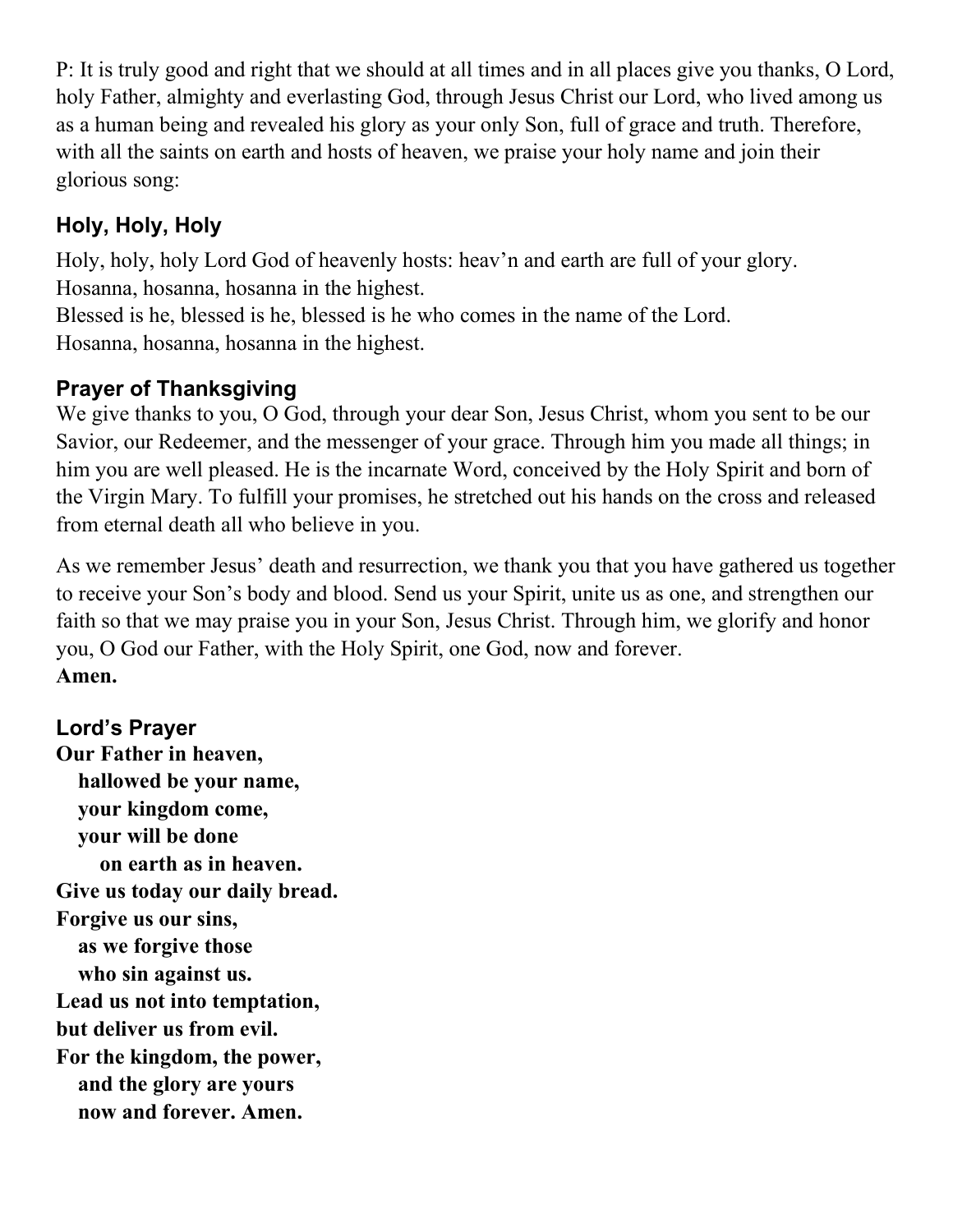## **Words of Institution**

Our Lord Jesus Christ, on the night he was betrayed, took bread; and when he had given thanks, he broke it and gave it to his disciples, saying, "Take and eat; this is my  $+$  body, which is given for you. Do this in remembrance of me."

Then he took the cup, gave thanks, and gave it to them, saying, "Drink from it, all of you; this is  $my + blood$  of the new covenant, which is poured out for you for the forgiveness of sins. Do this, whenever you drink it, in remembrance of me."

P: The peace of the Lord be with you always. **C: Amen.**

# **O Christ, Lamb of God**

O Christ, Lamb of God, you take away the sin of the world; have mercy on us. O Christ, Lamb of God, you take away the sin of the world; have mercy on us. O Christ, Lamb of God, you take away the sin of the world; grant us your peace. Amen.

# **Distribution Hymn: 558 Salvation Unto Us Has Come**

1. Salvation unto us has come By God's free grace and favor. Good works cannot avert our doom; They help and save us never. Faith looks to Jesus Christ alone, Who did for all the world atone; He is the one Redeemer.

2. What God did in his law demand And none to him can render, caused wrath and woe on ev'ry hand For man, the vile offender. Our flesh has not those pure desires The spirit of the law requires, And lost is our condition.

3. It is a false, misleading dream That God his law had given That sinners could themselves redeem And by their works gain heaven. The law is but a mirror bright To bring the inbred sin to light That lurks within our nature.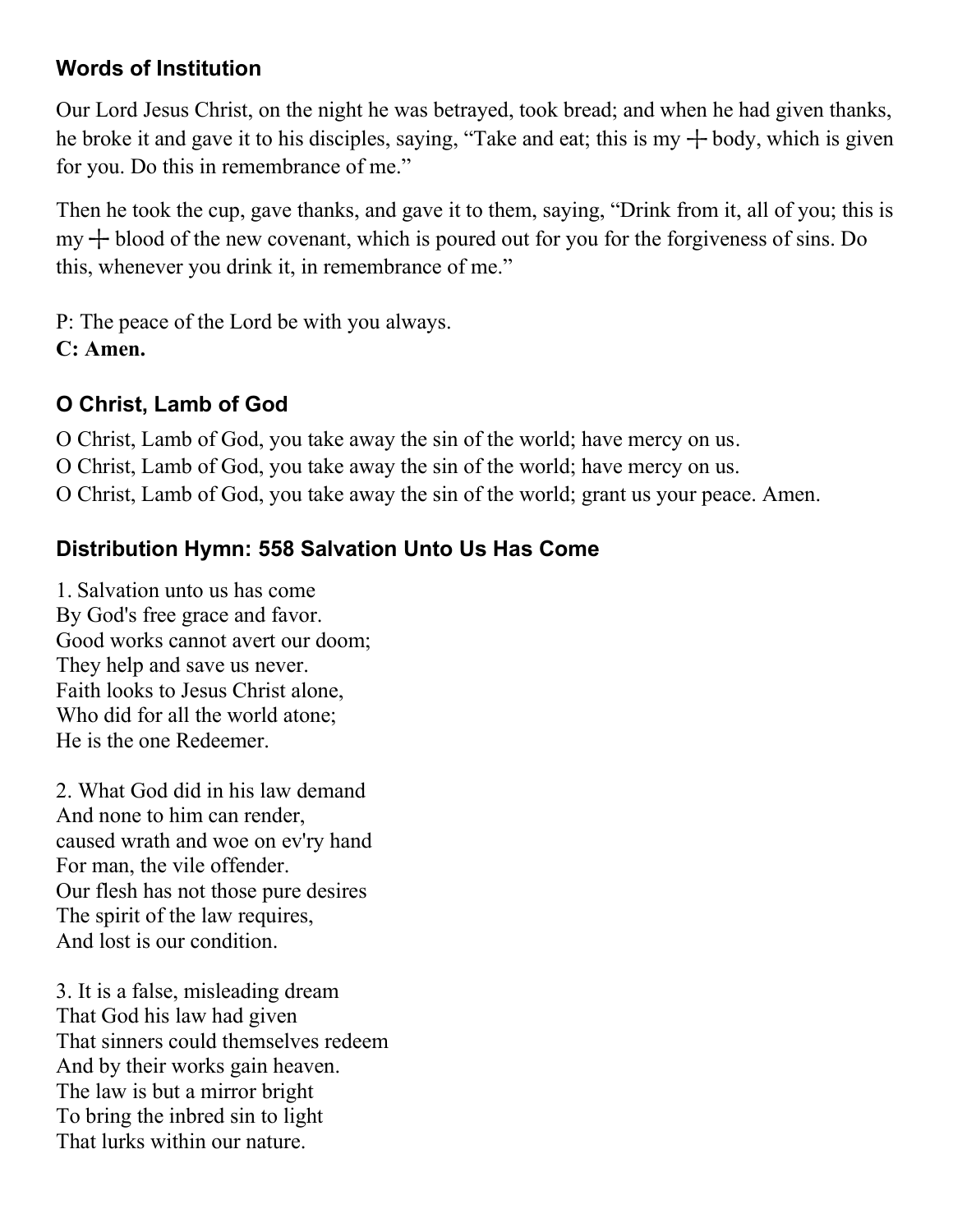4. From sin our flesh could not abstain, sin held its sway unceasing; the task was useless and in vain, our guilt was e'er increasing. None can remove sin's poisoned dart or purify our wicked heart, so deep is our corruption.

5. Yet as the law must be fulfilled Or we must die despairing, Christ came and has God's anger stilled, Our human nature sharing. He has for us the law obeyed And thus the Father's vengeance stayed Which over us impended.

6. Since Christ has full atonement made And brought to us salvation, Each Christian therefore may be glad And build on this foundation. Your grace alone, dear Lord, I plead; Your death is now my life indeed, For you have paid my ransom.

7. Let me not doubt, but truly see your Word cannot be broken; your call rings out, "Come unto me!" No falsehood have you spoken. Baptized into your precious name, my faith cannot be put to shame, and I shall never perish.

8. The law reveals the guilt of sin and makes us conscience-stricken; but then the gospel enters in the sinful soul to quicken. Come to the cross, trust Christ, and live; the law no peace can ever give, no comfort and no blessing.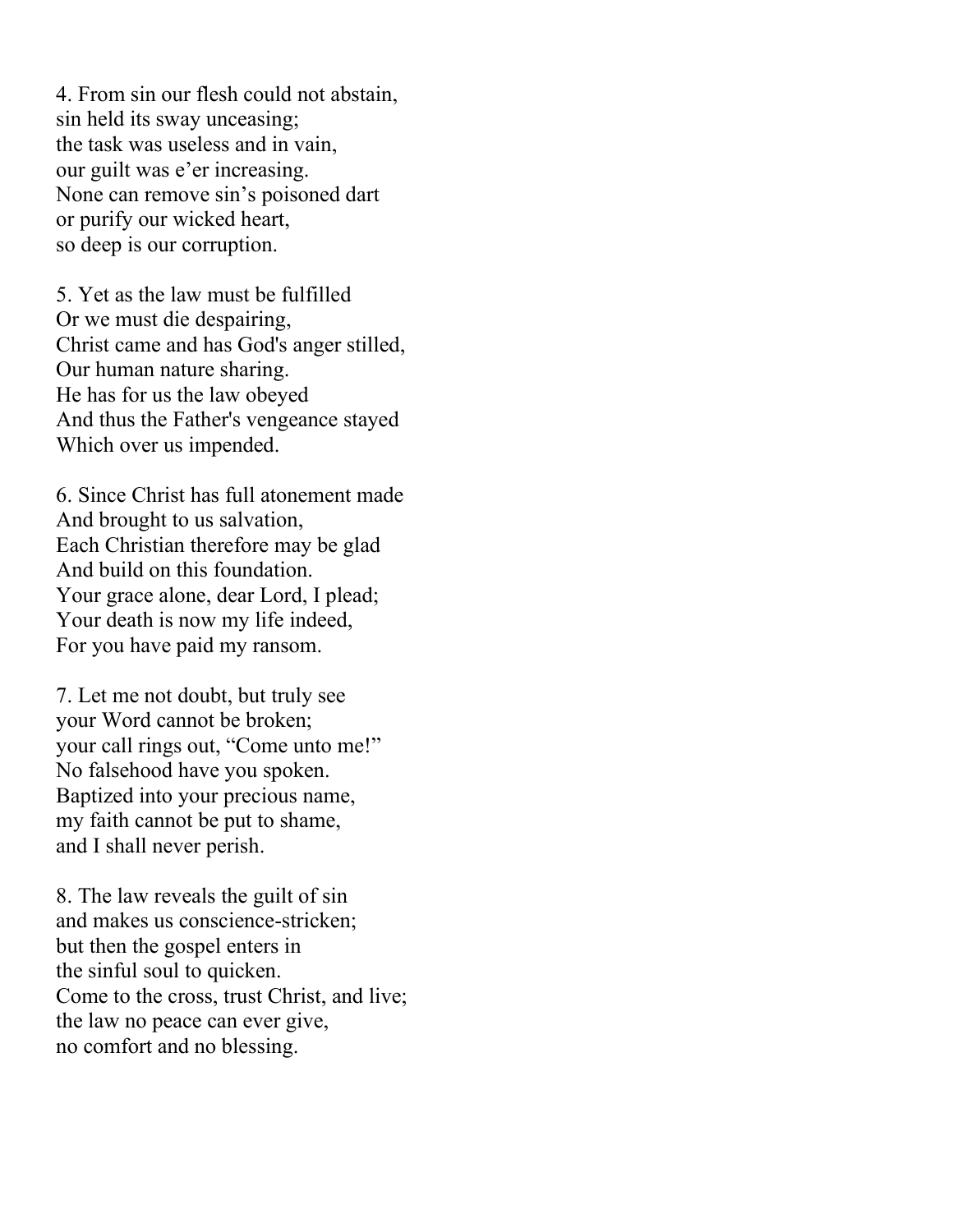9. Faith clings to Jesus' cross alone and rests in him unceasing; and by its fruits true faith is known, with love and hope increasing. For faith alone can justify; works serve our neighbor and supply the proof that faith is living.

10. All blessing, honor, thanks, and praise To Father, Son, and Spirit, The God who saved us by his grace All glory to his merit! O Triune God in heav'n above, You have revealed your saving love; Your blessed name be hallowed!

P: Give thanks to the Lord, for he is good;

#### **C: his mercy endures forever.**

P: Whenever we eat this bread and drink this cup, **C: we proclaim the Lord's death until he comes.**

P: We give thanks, almighty God, that you have refreshed us with this saving gift. We pray that through it you will strengthen our faith in you and increase our love for one another. We ask this in the name of Jesus Christ our Lord, who lives and reigns with you and the Holy Spirit, one God, now and forever.

**Amen.**

## **Blessing**

The Lord bless you and keep you. The Lord make his face shine on you and be gracious to you. The Lord look on you with favor and  $+$  give you peace. **Amen.**

## **Closing Hymn 568 His Robes for Mine**

1. His robes for mine: O wonderful exchange! Clothed in my sin, Christ suffered 'neath God's rage. Draped in his righteousness, I'm justified. In Christ I live, for in my place he died.